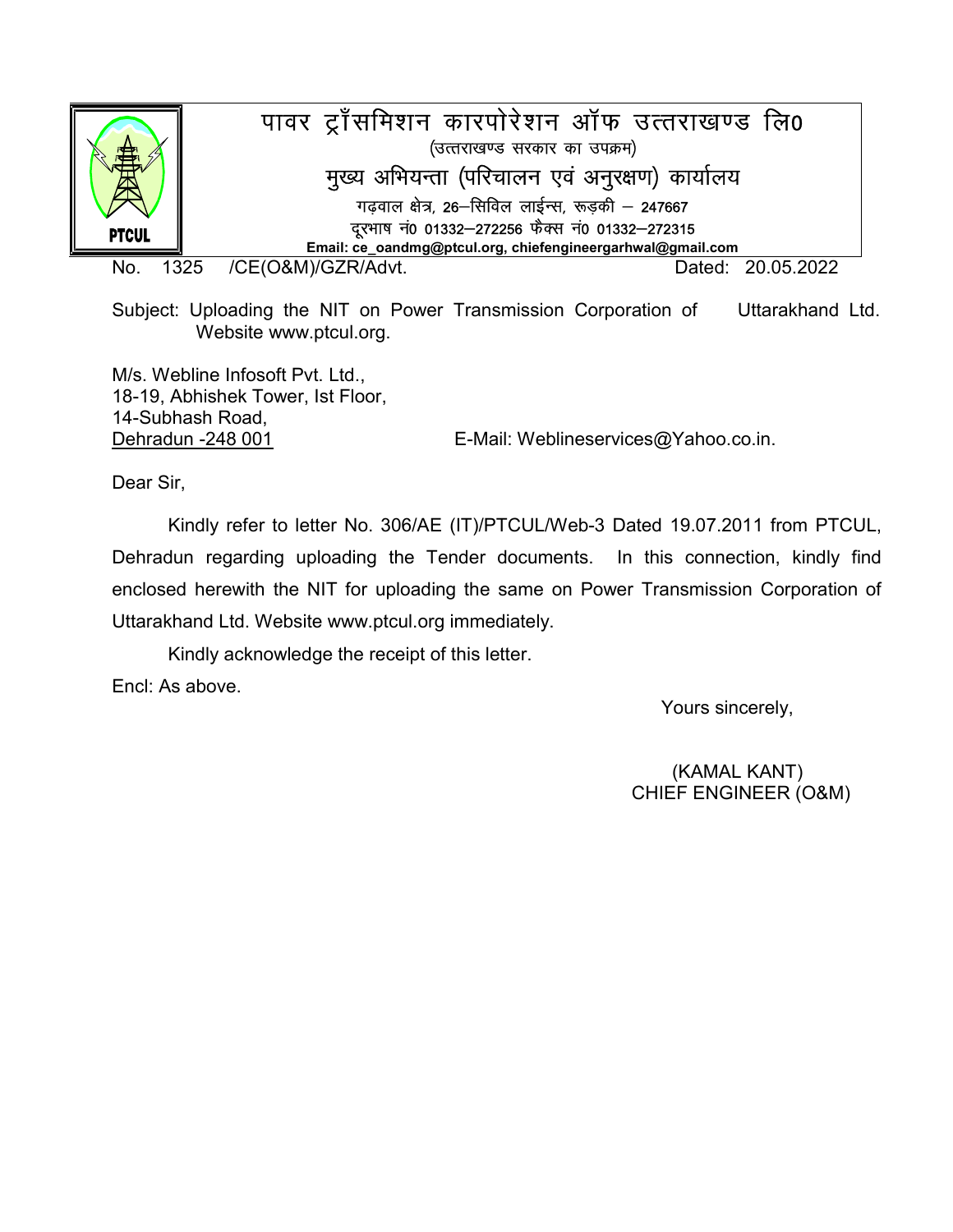#### POWER TRANSMISSION CORPORATION OF UTTARAKHAND LTD. (A Govt. of Uttarakhand Enterprise) CHIEF ENGINEER, OPERATION & MAINTENANCE GARHWAL ZONE, PTCUL 26 - CIVIL LINES, ROORKEE - 247667

E- Tender for "Annual Maintenance of Residential colony under 400KV O&M Division, Rishikesh". DOWNLOADED BY: -

M/s / Shri

| Sr.                    | <b>DESCRIPTION</b>                                                      |                                                                                    |
|------------------------|-------------------------------------------------------------------------|------------------------------------------------------------------------------------|
| No.                    |                                                                         |                                                                                    |
| 1.                     | Tender No.                                                              | CE/GZR-01/2022-23                                                                  |
| 2.                     | Name of Work                                                            | "Annual Maintenance of Residential colony<br>under 400KV O&M Division, Rishikesh". |
| 3.                     | <b>Completion Time</b>                                                  | <b>12 Months</b>                                                                   |
| $\overline{4}$ .       | Tender issuing office                                                   | Office of Chief Engineer (O&M) Garhwal                                             |
|                        |                                                                         | Zone, Power Transmission Corporation of                                            |
|                        |                                                                         | Uttarakhand Ltd. " 26-Civil Lines,                                                 |
|                        |                                                                         | Roorkee-247667                                                                     |
| 5.                     | <b>Tender Fees</b>                                                      | Rs. 2,000+360.00 (GST@18%)                                                         |
|                        |                                                                         | =Rs. 2,360.00 (Non refundable)                                                     |
| 6.<br>$\overline{7}$ . | <b>EMD/Bid Security</b><br>Starting date of issue of Bid documents. The | Rs. 80,000.00<br>21.05.2022                                                        |
|                        | tender document is to be downloaded                                     |                                                                                    |
|                        | website-<br>through<br>www.uktenders.gov.in                             |                                                                                    |
|                        | against payment of tender fees as above.                                |                                                                                    |
|                        | The non refundable tender fees as specified                             |                                                                                    |
|                        | above should be sent along with the bids as                             |                                                                                    |
|                        | specified in the bid documents.                                         |                                                                                    |
| 8.                     | Last date of Request of Bid Documents.                                  | As per tender notice / corrigendum if any                                          |
| 9.                     | Last date of issue of Bid Documents.                                    | As per tender notice / corrigendum if any                                          |
| 10.                    | Closing Date of receipt of Bid through online                           | As per tender notice / corrigendum if any                                          |
|                        | and through registered post A.D./Speed                                  |                                                                                    |
| $\overline{11}$ .      | post/ By hand etc.<br>Address & Place of Submission of Bid              |                                                                                    |
|                        | supporting documents.                                                   | Chief Engineer (O&M), Garhwal Zone,<br>PTCUL, 26-Civil Lines Roorkee-247667.       |
| $\overline{12}$ .      | Date and Time of Opening of Technical Bid                               | As per tender notice / corrigendum if any                                          |
|                        |                                                                         |                                                                                    |
| 13.                    | Address & place of Technical bid(Part-1)                                | Chief Engineer (O&M), Garhwal Zone,                                                |
|                        | opening                                                                 | PTCUL, 26-Civil Lines Roorkee-247667.                                              |
| 14.                    | Type of Tender                                                          | <b>Domestic Competitive Bidding</b>                                                |
| 15.                    | <b>Validity of Bid</b>                                                  | 180 days after the date of opening of                                              |
|                        |                                                                         | technical bid (Part-I)                                                             |
| 16.                    | Contact & Telephone No. of the Tender                                   | Phone No.:- 01332-272256                                                           |
|                        | issuing office                                                          | Fax No.: 01332-2722315                                                             |
| 17.                    | E-mail address of the tender issuing office                             | ce oandmg@ptcul.org                                                                |
|                        |                                                                         | chiefengineergarhwal@gmail.com                                                     |

# CHIEF ENGINEER (O&M) GARHWAL ZONE, ROORKEE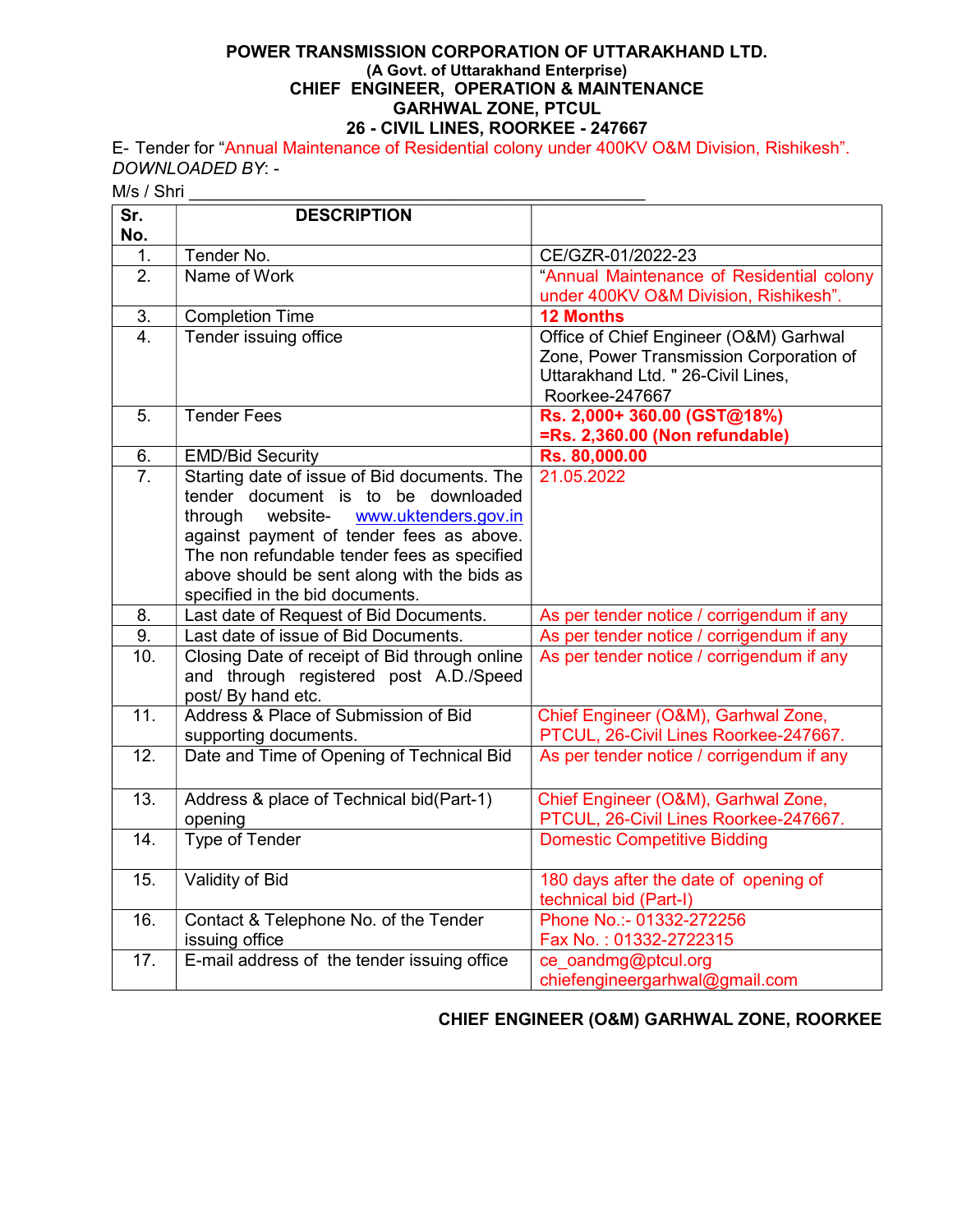# पावर ट्रान्समिशन कारपोरशन ऑफ उत्तराखण्ड लि0 मुख्य अभियन्ता (परिचालन एवं अनुरक्षण) कार्यालय, गढवाल क्षेत्र, 26- सिविल लाईन्स, रूड़की ई–निविदा सूचना

पावर टान्समिशन कारपोरेशन ऑफ उत्तराखण्ड लि0 द्वारा "Annual Maintenance of Residential colony under 400KV O&M Division, Rishikeh" against Tender specification No. CE/GZR-01/2022-23 ) के तहत ई–निविदाएं आमन्त्रित की जाती हैं। ई–निविदा ऑनलाईन ⁄ ऑफ लाईन जमा करने की अन्तिम तिथि 20.06.2022 को समय 15.00 बजे तक हैं, जो दिनांक 21.06.2022 को 45.00 बजे खोली जायेगी। ई–निविदा सम्बन्धित अन्य विस्तृत विवरण ई–निविदा वेबसाईट www.uktenders.gov.in (Tender ID: 2022 PTCUX 44689 1) एवं ई-निविदा सूचना पिटकूल की वेबसाईट www.ptcul.org से प्राप्त की जा सकती हैं । ई–निविदा से सम्बन्धित जानकारी हेतु मो0न0 +91-8899890000 पर सम्पर्क करें.

मुख्य अभियन्ता (परि0एवं अन्0)

"राष्ट्र हित में बिजली बचायें"

#### POWER TRANSMISSION CORPORATION OF UTTARAKHAND LTD. OFFICE OF THE CHIEF ENGINEER (OPERATION & MAINTENANCE) **GARHWAL ZONE, 26-CIVIL LINES, ROORKEE E-TENDER NOTICE**

Power Transmission Corporation of Uttarakhand Ltd. invites e-tender for "Annual Maintenance of Residential colony under 400KV O&M Divison, Rishikesh" against Tender specification No. CE/GZR-01/2022-23. The last date of submission of online/offline e-tender is 20.06.2022 upto 15.00 Hours which shall be opened on 21.06.2022 at 15.00Hrs. Details of E-tender can be obtained from E-tender website www.uktenders.gov.in (Tender ID: 2022 PTCUX 44689 1) and information of E-tender can be seen from PTCUL website www.ptcul.org. For any assistance on e-tendering, please contact on Mb. No. +91-8899890000

**CHIEF ENGINEER (O&M)** 

"SAVE ELECTRICITY IN THE INTEREST OF NATION"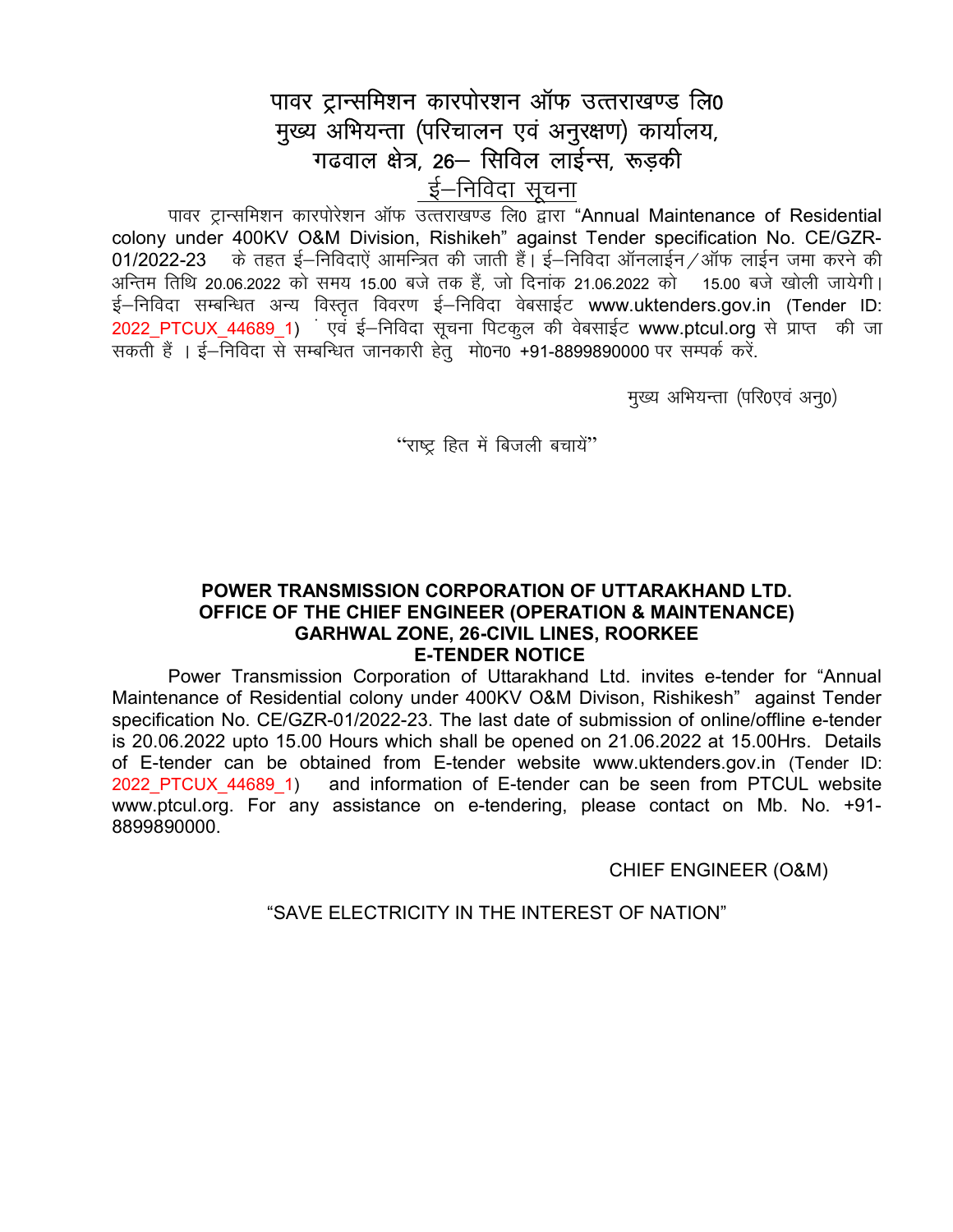# Part-I, Part-II shall contain the following:

| (A)   | Part-I:- Part-I of the tender shall contain the following. |                                                                                                                                                                                                                                                                                                                                                                                                                                                                                                                                                                                                                                                                                                                                                                                                                                                                                                                                                                                                                                                                                                                                                                                                                                                                                                                                                                                                                                                                                                                                                                                                                                                                                                                                                                          |  |
|-------|------------------------------------------------------------|--------------------------------------------------------------------------------------------------------------------------------------------------------------------------------------------------------------------------------------------------------------------------------------------------------------------------------------------------------------------------------------------------------------------------------------------------------------------------------------------------------------------------------------------------------------------------------------------------------------------------------------------------------------------------------------------------------------------------------------------------------------------------------------------------------------------------------------------------------------------------------------------------------------------------------------------------------------------------------------------------------------------------------------------------------------------------------------------------------------------------------------------------------------------------------------------------------------------------------------------------------------------------------------------------------------------------------------------------------------------------------------------------------------------------------------------------------------------------------------------------------------------------------------------------------------------------------------------------------------------------------------------------------------------------------------------------------------------------------------------------------------------------|--|
| (i).  | fee<br>and<br>analysis<br>refundable):                     | Cost of tender document Rs. 2000+ 18.00% GST i.e. Rs. 2,360/- (Non-refundable) in form of<br>(Non DEMAND Draft, drawn in favour of Superintending Engineer<br>(O&M) Electy. Transmission Circle, PTCUL, Roorkee, payable at<br>Roorkee. The Cash, Cheque or Postal Order shall not be accepted.                                                                                                                                                                                                                                                                                                                                                                                                                                                                                                                                                                                                                                                                                                                                                                                                                                                                                                                                                                                                                                                                                                                                                                                                                                                                                                                                                                                                                                                                          |  |
| (ii)  | Earnest Money.                                             | Rs. 80,000/- (Rs. Eighty Thousand<br>only) in the form of<br>FDR/CDR/TDR/Bank Guarantee duly<br>pledged in favour<br>of<br>Superintending Engineer (O&M) Electy. Transmission Circle,<br>PTCUL, Roorkee, payable at Roorkee.                                                                                                                                                                                                                                                                                                                                                                                                                                                                                                                                                                                                                                                                                                                                                                                                                                                                                                                                                                                                                                                                                                                                                                                                                                                                                                                                                                                                                                                                                                                                             |  |
| (iii) | Application Form<br>from<br>Tenderer &<br>Declaration      | To be executed on A Non-dudicial Stamp paper of Rs. 100.00 duly<br>notrised.                                                                                                                                                                                                                                                                                                                                                                                                                                                                                                                                                                                                                                                                                                                                                                                                                                                                                                                                                                                                                                                                                                                                                                                                                                                                                                                                                                                                                                                                                                                                                                                                                                                                                             |  |
| (B)   | (Affidavit)<br>Part-II:-                                   | Part-II of the tender shall contain the FQR & TQR.                                                                                                                                                                                                                                                                                                                                                                                                                                                                                                                                                                                                                                                                                                                                                                                                                                                                                                                                                                                                                                                                                                                                                                                                                                                                                                                                                                                                                                                                                                                                                                                                                                                                                                                       |  |
| (i).  | <b>FQR</b>                                                 | (i) Minimum Average Annual Turnover (MAAT) of the Contractor<br>shall not be less than Rs. 59.90Lacs for the preceding best three<br>years out of last five years.<br>Following documents must be submitted in support :<br>a) If audit for the contractor/firm is compulsory and audited<br>accounts are available the contractor must submit audit account<br>(P/L accounts, balance sheet etc) which must be UDIN verified.<br>b) If audit for the contractor/firm is not compulsory and audited<br>accounts are not available: The contractor must submit certificate<br>of turn over from Charted Accountant (C.A). A provisional account<br>must also be submitted. In additional, it shall be mandatory for<br>contractor to submit a certificate from same C.A. clearly certifying<br>the fact that "Accounts are not required to be audited under<br>statute" which should be UDIN verified.<br>c) Copy of PAN CARD of individual/Company/Firm/All partner in<br>case of partnership firm should be attached.<br>d)The employee provident Fund (EPF) registration number shall be<br>a mandatory PQR for award of work contacts,<br>Manpower,<br>contracts, vehicle hiring contracts and annual<br>maintenance<br>contracts etc.<br>e)The<br>all other financial<br>balance sheet and<br>documents<br>attested/certified by CAs to<br>substantiate fulfillment of FQR<br>should be with UDIN failing which the tender will be<br>summarily<br>rejected without any further reference.<br>f) Declaration regarding MSME to be submitted by contractor in the<br>prescribed format. MSME rules of Uttarakhand Govt. shall be<br>applicable.<br>g)Latest Solvency certificate not more than 3 months old issued by<br>Bank (20% of bid value) should be submitted. |  |
| (ii)  | TQR.                                                       | Experience<br>of<br>having<br>successfully<br>completed<br>annual<br>maintenance/construction of residential/non-residential building<br>during last 7 years ending last day of month previous to the one in<br>which applications are invited should be either of the following :<br>i) Three similar complete work costing not less than the amount<br>of equal to Rs. 15.97 Lac. Or<br>ii) Two similar complete work costing not less than the amount<br>of equal to Rs 19.96 Lac<br><b>Or</b><br>iii) One similar complete work costing not less than the amount                                                                                                                                                                                                                                                                                                                                                                                                                                                                                                                                                                                                                                                                                                                                                                                                                                                                                                                                                                                                                                                                                                                                                                                                     |  |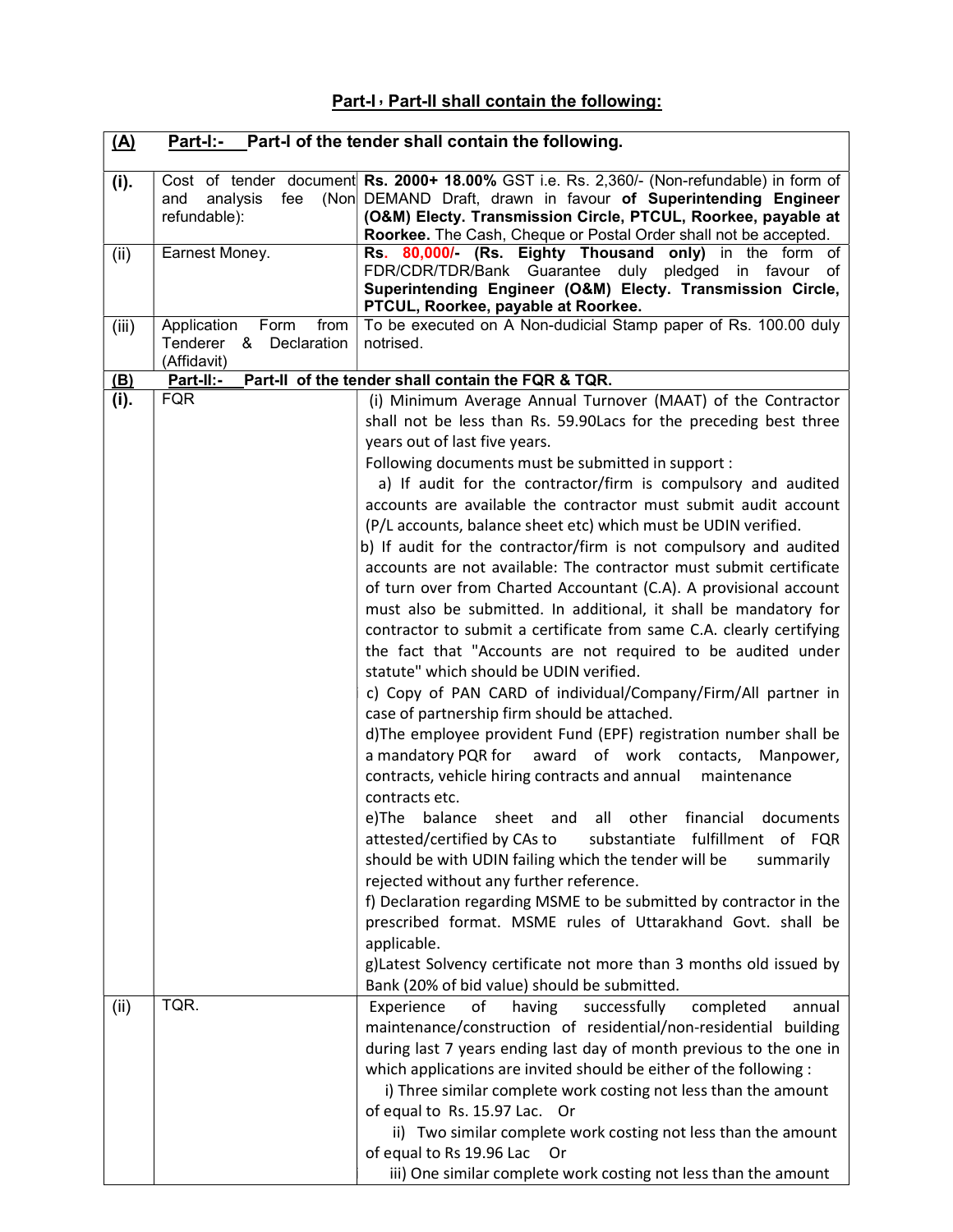|                            | of equal to Rs. 31.95 Lac.<br>Experience certificate should be issued by an officer not below the<br>rank of Executive Engineer, mentioning name of work, agreement<br>no., amount of work done, schedule time of completion versus |  |
|----------------------------|-------------------------------------------------------------------------------------------------------------------------------------------------------------------------------------------------------------------------------------|--|
|                            | actual time of completion, quality of work done, performance etc.                                                                                                                                                                   |  |
| <b>Aditional Documents</b> |                                                                                                                                                                                                                                     |  |

Apart from various documents to be furnished along with the Bid as required in the GCC and ECC, the following documents /details are be furnished by the bidder :

(a) GST Registration/Issuing authority.

(b) Registration No. under shop & Estt. Act/issuing authority.

(c) Details of Partner/Directors of the firm/Company.

(d) Experience record and details of order pending /executed for various utilities.

(e) Last five years Audit Accounts.

(f) Details of Manufacturing/Fabrication facilities.

(g) Factory Registration/License details.

(C) Part-III:- Part-III of the tender shall contain only price Bid.

Bids shall be submitted as under:

All the tender documents will be carried out only through E-tendering mode and the bidder has to submit all his tender documents (Price Bid) in the e-tendering website http://www.uktenders.gov.in and in the mean time the bidders has to scan their Earnest Money Deposit (EMD) and all the pre-qualifying documents/Supporting Documents for uploading and also submit the hard copy to the office within the last date and time of tender.

Chief Engineer (O&M)